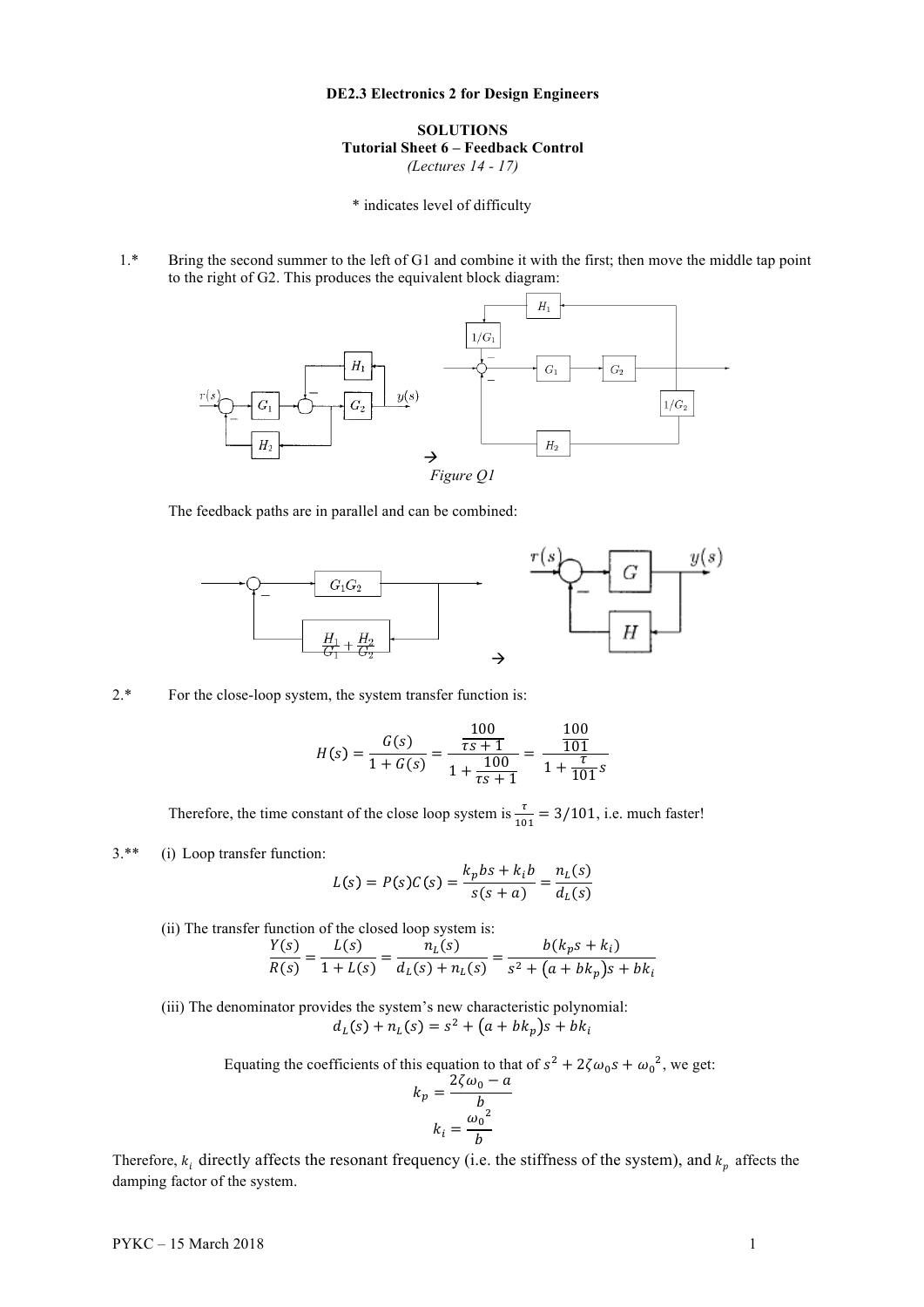4.\*\*\* This question shows how feedback help to make operational amplifier really useful. At the amplifier input,  $\nu_+ = 0$  and

$$
\upsilon_- - \upsilon_i = \frac{R_1}{R_1 + R_2} (\upsilon_0 - \upsilon_i). \quad \text{(potential divider)}
$$

So, at its output, the voltage is

$$
v_0 - v_n = -Av_- = -A \left( v_i + \frac{R_1}{R_1 + R_2} (v_0 - v_i) \right).
$$

Rearrange the terms

$$
v_0 = \frac{-AR_2}{AR_1 + R_1 + R_2}v_i + \frac{R_1 + R_2}{AR_1 + R_1 + R_2}v_n = G_1v_i + G_2v_n.
$$

Equivalently

$$
\upsilon_0 = \frac{A}{1 + \frac{AR_1}{R_1 + R_2}} \frac{(-R_2)}{R_1 + R_2} \upsilon_i + \frac{1}{1 + \frac{AR_1}{R_1 + R_2}} \upsilon_n = G_1 \upsilon_i + G_2 \upsilon_n
$$

which is represented by the block diagram in (b).

Equivalently

$$
\upsilon_0 = \frac{A}{1 + \frac{AR_1}{R_1 + R_2}} \frac{(-R_2)}{R_1 + R_2} \upsilon_i + \frac{1}{1 + \frac{AR_1}{R_1 + R_2}} \upsilon_n = G_1 \upsilon_i + G_2 \upsilon_n
$$

which is represented by the block diagram in (b).

(i) Given that R1=10k
$$
\Omega
$$
, R2 = 100 $\Omega$ , A=10<sup>4</sup>:  
\n
$$
G_1 = \frac{A}{1 + \frac{AR_1}{R_1 + R_2}} \frac{(-R_2)}{R_1 + R_2} = \frac{10^4}{1 + \frac{10^4 10}{10.1}} \frac{-0.1}{10.1} \approx -0.01
$$
\n
$$
G_2 = \frac{1}{1 + \frac{AR_1}{R_1 + R_2}} = \frac{1}{1 + \frac{10^4 \times 10}{10.1}} \approx 10^{-4}
$$

Conclusions:

- 1. Signal gain is determined by R2/R1 ratio as you found out last year from my lectures on inverting amplifiers using op amp. This is due to the negative feedback used in the circuit.
- 2. The disturbance (noise injected into the circuit, say, from power supply) is reduced by a factor = A, the op amp gain.

(ii)

The sensitivities, for nominal values  $R_1 = 10K\Omega$ ,  $R_2 = 100\Omega$ ,  $A =$  $10<sup>4</sup>$  with respect to a 10% change, are obtained by differentiating  $G_1$  with respect to, in turn,  $R_1, R_2$  and A:

$$
\frac{dG_1}{dR_1} = \frac{AR_2(A+1)}{[(A+1)R_1 + R_2]^2}.
$$